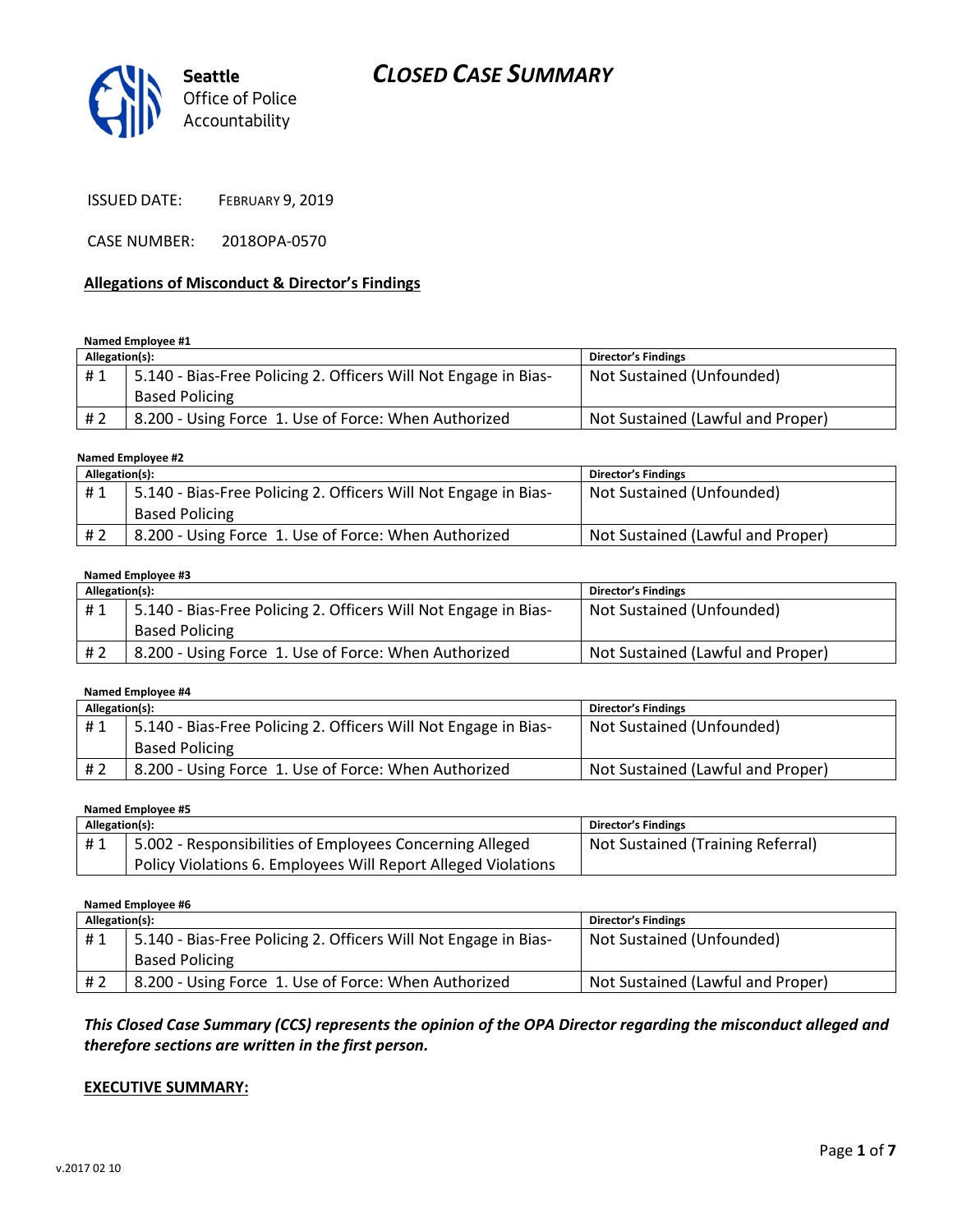

OPA CASE NUMBER: 2018OPA-0570

The Complainant alleged that the Named Employee officers subjected her and the Subject to excessive force and that the Named Employee officers were biased towards them. It was also alleged that Named Employee #5 failed to investigate or refer to OPA allegations of serious misconduct.

#### SUMMARY OF INVESTIGATION:

The Named Employees responded to a car crash that had evolved into a disturbance. It was also reported that a male and a female were in a physical altercation. After conducting a preliminary investigation, the decision was made to arrest the male – who is referred to here as the Subject – for domestic violence assault and DUI. The Subject failed to comply with the officers' orders, which included walking away. Named Employee #1 (NE#1) tried to control the Subject in order to take him into custody. The Subject was extremely belligerent and refused to comply. Named Employee #2 (NE#2) then assisted. The female – who is the Complainant in this case – wrapped her arms around the Subject and refused to let go even after being told to do so multiple times by the officers. The officers continued to tell the Subject to comply with their commands and tried to reason with him. However, the Subject was non-compliant. He appeared, from OPA's review of the video, to be heavily intoxicated.

The Subject continued to struggle against the officers and both NE#1 and NE#2 threatened to tase him. During this time, the Complainant refused to back away, even after she was told that she could also be arrested. NE#1 and NE#2, now joined by another officer, continued to try to control the Subject and also tried to remove the Complainant from his immediate area. At this time, officers, the Subject, and the Complainant fell to the ground. Once on the ground, the Subject continued to resist the officers. He kicked two officers and yelled repeatedly, at times telling the officers to tase him. An officer was able to move the Complainant back against a car and away from the Subject and, at that point, the Subject was tased. The Taser application was successful and the officers were then able to handcuff the Subject.

The officers also took the Complainant into custody based on her repeated attempts to prevent the Subject from being arrested. Named Employee #3 (NE#3), Named Employee #4 (NE#4), and Named Employee #6 (NE#6) were all involved in placing the Complainant under arrest. She resisted their attempts to take her into custody by moving down into a squatting position. The officers then put her on to the ground and were able to handcuff her. Once she was handcuffed, the Complainant appeared to suffer a seizure. Medical attention was summoned and the Complainant was placed into a recovery position. She was ultimately successfully treated.

A supervisor, Named Employee #5 (NE#5), came to the scene to screen the incident and investigate the use of force. At that time, and after both the Complainant and the Subject were taken into custody, the Complainant made multiple allegations of potential misconduct on the part of the Named Employee officers. Specifically, the Complainant alleged to NE#5 that the officers broke her wrists and that one officer put the Subject into a chokehold. She also stated the following with regard to the Subject's aggressive demeanor during the incident:

> [H]e's a young black boy with a whole bunch of, no offense of being racist or anything, but this is actually what goes on in this now days, as I know you know yourself. White officer attacking Black guys, right, Black citizens, Black people period.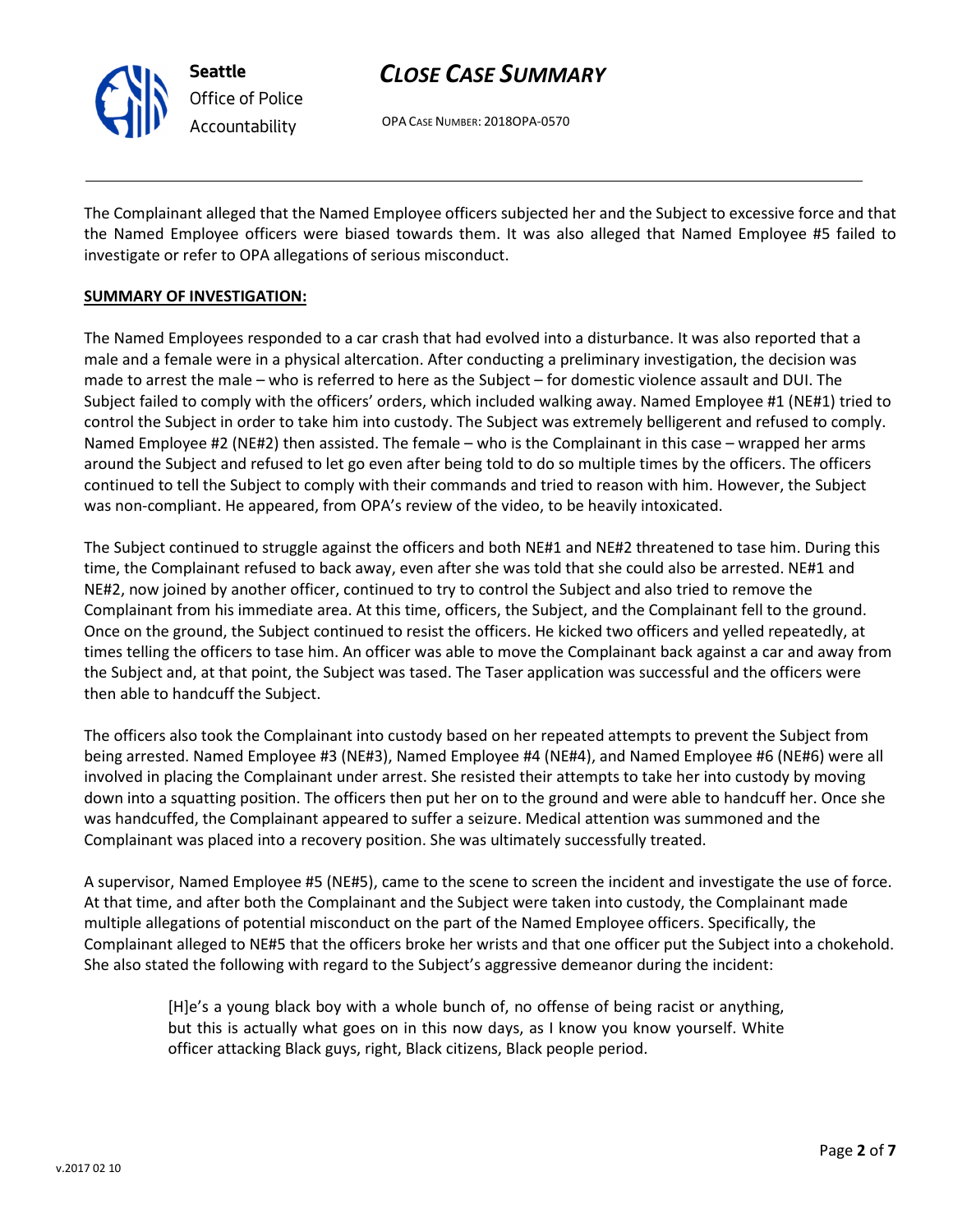

OPA CASE NUMBER: 2018OPA-0570

She further told NE#5 that when the officers looked at the Subject they saw a "Black boy" and an "easy target." Lastly, the Complainant told NE#5 that she had been raped on multiple previous occasions and that two of the men who had raped her were police officers.

NE#5 completed a Type II force investigation. However, he did not complete a bias review or refer the Complainant's statements to OPA. Moreover, he did not investigate or refer to OPA the Complainant's allegation that she had previously been raped by unknown officers. ANALYSIS AND CONCLUSIONS:

## Named Employee #1 - Allegations #1 5.140 - Bias-Free Policing 2. Officers Will Not Engage in Bias-Based Policing

SPD policy prohibits biased policing, which it defines as "the different treatment of any person by officers motivated by any characteristic of protected classes under state, federal, and local laws as well other discernible personal characteristics of an individual." (SPD Policy 5.140.) This includes different treatment based on the race of the subject. (See id.)

Even if the Complainant was construed as making an allegation of biased policing against the Named Employee officers, this claim is unsupported by the objective evidence. This evidence, and particularly the Department video of this incident, indicates that the Named Employee officers initially detained the Subject due to the fact that they had probable cause to believe that he was DUI. When the Named Employee officers tried to take him into custody and he continuously resisted them, they had further probable cause to arrest him for obstruction and assault on officers. Moreover, the officers also had probable cause to arrest the Complainant for obstruction when she continued to hold on to the Subject and prevent the officers from arresting him.

The Complainant's and Subject's conduct, not their race, was the basis for the law enforcement action taken against them. As such, I recommend that this allegation be Not Sustained – Unfounded as against all of the Named Employee officers.

### Recommended Finding: Not Sustained (Unfounded)

### Named Employee #1 - Allegation #2 8.200 - Using Force 1. Use of Force: When Authorized

The Complainant further alleged that the Named Employee officers used excessive force on both her and the Subject.

SPD Policy 8.200(1) requires that force used by officers be reasonable, necessary and proportional. Whether force is reasonable depends "on the totality of the circumstances" known to the officers at the time of the force and must be balanced against "the rights of the subject, in light of the circumstances surrounding the event." (SPD Policy 8.200(1).) The policy lists a number of factors that should be weighed when evaluating reasonableness. (See id.) Force is necessary where "no reasonably effective alternative appears to exist, and only then to the degree which is reasonable to effect a lawful purpose." (Id.) Lastly, the force used must be proportional to the threat posed to the officer. (Id.)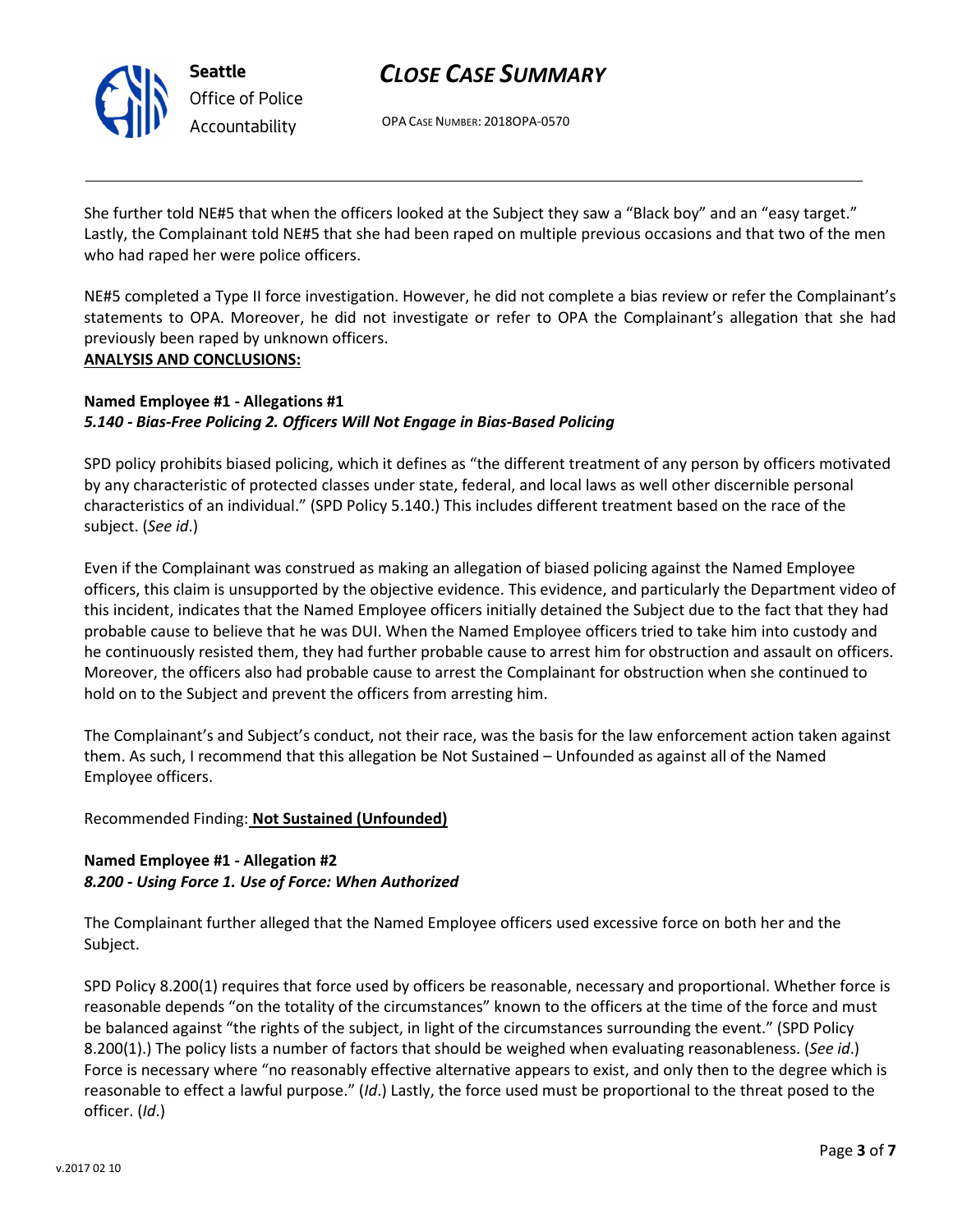

OPA CASE NUMBER: 2018OPA-0570

Based on a review of the evidence, the force used by the Named Employee officers was consistent with policy. With regard to the force used on the Subject, it was reasonable to use force to take him into custody. When he physically resisted the officers' lawful attempts to do so, they were permitted to increase their level of force. When he kicked them and continued to resist, it was objectively reasonable to use a Taser to prevent him from further doing so. This force was also necessary to effectuate the officers' lawful purpose and, given the Subject's level of resistance, there did not appear to be any reasonable alternative to this force. Lastly, the force was proportional to the Subject's resistance and the threat that he posed both to the officers and to himself. Once the Subject was subdued, the officers ceased using force. I note that, based on my review of the evidence, I see no support for the Complainant's claim that an officer used a chokehold on the Subject.

With regard to the force used on the Complainant, I find that it was reasonable to prevent her from interfering in the arrest of the Subject. Notably, prior to using force, the officers gave her multiple orders to move away from the Subject; however, she did not do so. In addition, the force was necessary to effectuate the officers' lawful purpose of preventing her from interfering in the Subject's arrest and there did not appear to be any reasonable alternative to using that force. Lastly, the force used, which was de minimis in nature, was proportional to the Complainant's conduct and her continued refusal to comply with their direction. While she contended that the force used on her broke her wrists, this is unsupported by the evidence in this case. Moreover, even if this were true, it would not, in and of itself, cause the force that was used to be excessive.

For the above reasons, I recommend that this allegation be Not Sustained – Lawful and Proper as against all of the Named Employee officers.

Recommended Finding: Not Sustained (Lawful and Proper)

Seattle

Office of Police Accountability

## Named Employee #2 - Allegations #1 5.140 - Bias-Free Policing 2. Officers Will Not Engage in Bias-Based Policing

For the reasons set forth above (see Named Employee #1, Allegation #1), I recommend that this allegation be Not Sustained – Unfounded.

Recommended Finding: Not Sustained (Unfounded)

## Named Employee #2 - Allegation #2 8.200 - Using Force 1. Use of Force: When Authorized

For the reasons set forth above (see Named Employee #1, Allegation #2), I recommend that this allegation be Not Sustained – Lawful and Proper.

Recommended Finding: Not Sustained (Lawful and Proper)

#### Named Employee #3 - Allegations #1 5.140 - Bias-Free Policing 2. Officers Will Not Engage in Bias-Based Policing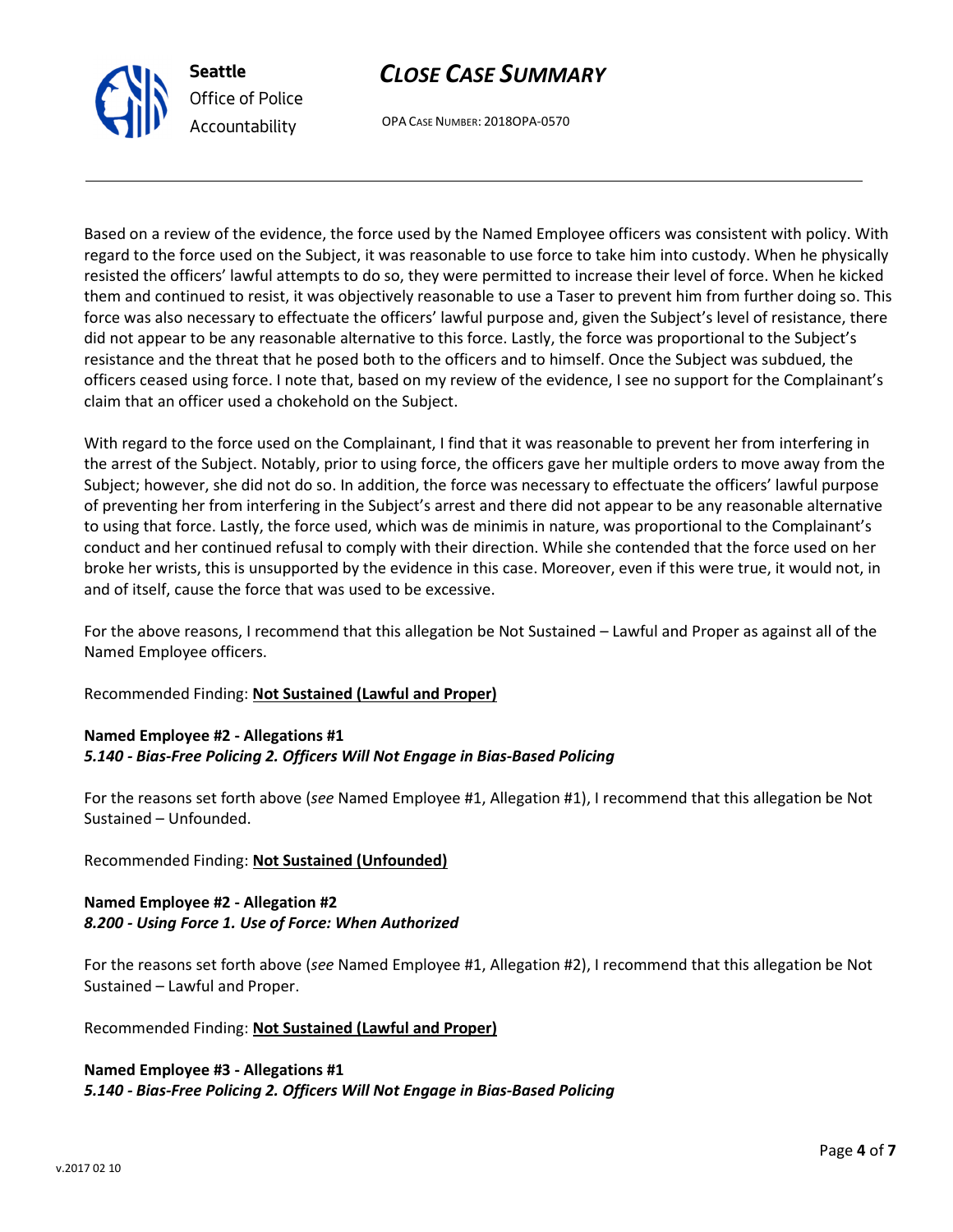

Seattle Office of Police Accountability

## CLOSE CASE SUMMARY

OPA CASE NUMBER: 2018OPA-0570

For the reasons set forth above (see Named Employee #1, Allegation #1), I recommend that this allegation be Not Sustained – Unfounded.

Recommended Finding: Not Sustained (Unfounded)

## Named Employee #3 - Allegation #2 8.200 - Using Force 1. Use of Force: When Authorized

For the reasons set forth above (see Named Employee #1, Allegation #2), I recommend that this allegation be Not Sustained – Lawful and Proper.

#### Recommended Finding: Not Sustained (Lawful and Proper)

#### Named Employee #4 - Allegations #1 5.140 - Bias-Free Policing 2. Officers Will Not Engage in Bias-Based Policing

For the reasons set forth above (see Named Employee #1, Allegation #1), I recommend that this allegation be Not Sustained – Unfounded.

Recommended Finding: Not Sustained (Unfounded)

### Named Employee #4 - Allegation #2 8.200 - Using Force 1. Use of Force: When Authorized

For the reasons set forth above (see Named Employee #1, Allegation #2), I recommend that this allegation be Not Sustained – Lawful and Proper.

Recommended Finding: Not Sustained (Lawful and Proper)

### Named Employee #5 – Allegation #1

### 5.002 - Responsibilities of Employees Concerning Alleged Policy Violations 6. Employees Will Report Alleged Violations

As discussed above, the Complainant made multiple statements that could have been construed as allegations of serious misconduct.

First, she stated that her wrists were broken and that an officer put the Subject into a chokehold. NE#5 screened these matters with the Department's Force Investigation Team (FIT). FIT stated that they would review the video and get back to him if necessary. FIT did not do so. NE#1 further documented this claimed force in his use of force review and ensured that it was critically reviewed.

Second, she contended that she had previously been raped by two police officers. NE#5 failed to ask any clarifying questions concerning this allegation. He did not determine whether these were SPD officers and, if so, when and where this alleged conduct occurred.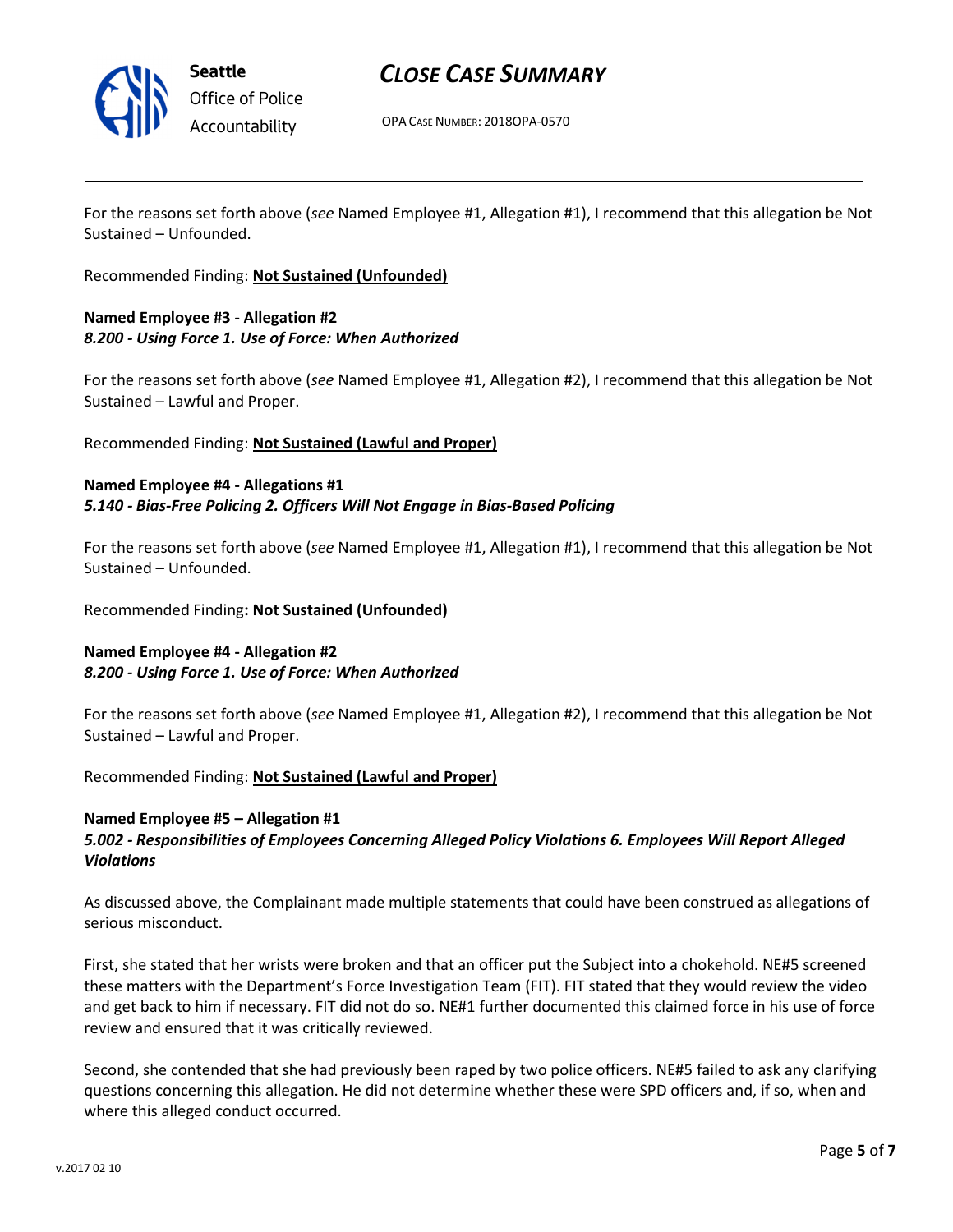OPA CASE NUMBER: 2018OPA-0570

Seattle

Office of Police Accountability

Third, NE#5 did not take any action concerning the Complainant's statements that suggested an allegation of biased policing. NE#5's Lieutenant later noted that these statements had been made and NE#5 tried to contact the Complainant after the fact to discuss her allegations; however, he was unsuccessful in this regard.

At his OPA interview, NE#5 explained that this was the first use of force investigation that he ever conducted. With regard to the Complainant's statements concerning the Subject's race, NE#5 stated that he simply did not construe them as allegations of biased policing. He believed that she was, instead, speaking generally about relations between Black people and the police. With regard to the claim of rape, he told OPA that he simply missed it based on the chaotic and hectic nature of the incident.

SPD Policy 5.002-POL-6 concerns the reporting of misconduct by Department employees. It specifies that minor misconduct must be reported by the employee to a supervisor, while potential serious misconduct must be reported to a supervisor or directly to OPA. (SPD Policy 5.002-POL-6.) The policy further states the following: "Employees who witness or learn of a violation of public trust or an allegation of a violation of public trust will take action to prevent aggravation of the incident or loss of evidence that could prove or disprove the allegation." (Id.)

With regard to the Complainant's allegations of force, I do not believe that they were, in and of themselves, excessive force claims. I find that NE#5 ensued that her claims were investigated and thoroughly analyzed them. As such, I do not believe that he violated policy when he failed to refer those allegations to OPA.

With regard to the Complainant's rape allegation, that claim should have been reported to OPA as possible criminal misconduct or, at the very least, investigated by NE#5. When NE#5 failed to do so here, he acted contrary to policy.

While I agree with NE#5 that the Complainant made a general statement concerning police using force on Black people and that this did not necessarily rise to the level of a bias allegation, he should have acted on her later claim that the officers saw the Subject as a "Black boy" and, thus, as an "easy target." In an abundance of caution, NE#5 should have conducted a bias review and, if appropriate, referred this matter to OPA. The failure to do so here was inconsistent with his obligations as a supervisor.

Even though I find that NE#5 acted outside of policy, I recommend that he receive a Training Referral rather than a Sustained finding for three main reasons. First, NE#5 recognized his errors at his OPA interview and it appears to OPA that he is committed to more closely complying with this policy in the future. Second, NE#5 was a relatively new Sergeant at the time and was still learning on the job. Such mistakes are a part of improving and should be a learning moment. Third, I recognize that this was NE#5's first force investigation and that the incident was very hectic and intense, which increased the likelihood that mistakes would be made.

• Training Referral: NE#5 should be retrained concerning his responsibility to identify, investigate, and/or report to OPA allegations of misconduct. He should be counseled concerning his failure to do so here. NE#5 should be encouraged to learn from this incident and to more closely comply with this policy moving forward. This retraining and associated counselling should be documented and this documentation should be maintained in an appropriate database.

### Recommended Finding: Not Sustained (Training Referral)